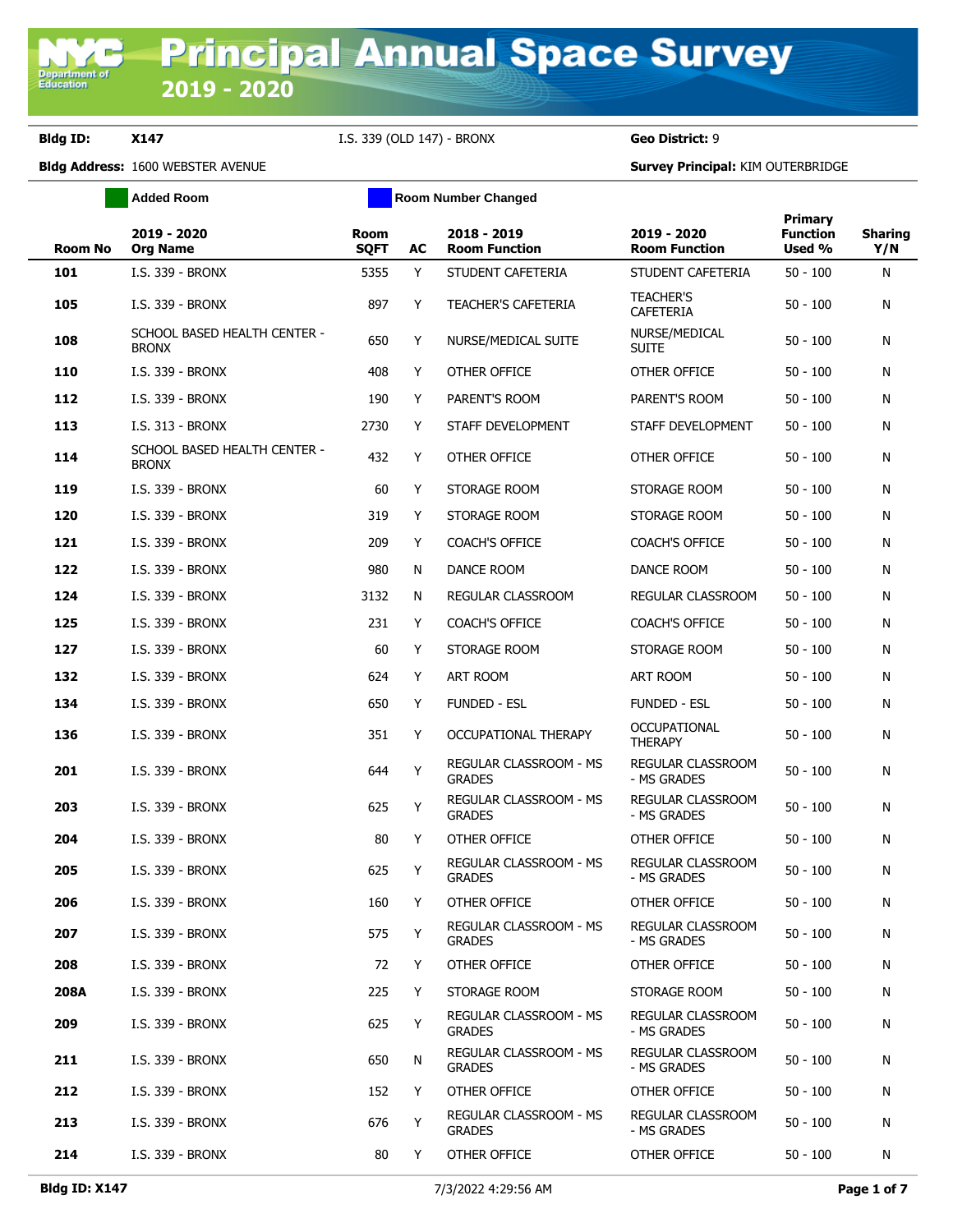|         | <b>Added Room</b>                              |                     |    | <b>Room Number Changed</b>                     |                                           |                                             |                       |
|---------|------------------------------------------------|---------------------|----|------------------------------------------------|-------------------------------------------|---------------------------------------------|-----------------------|
| Room No | 2019 - 2020<br><b>Org Name</b>                 | Room<br><b>SQFT</b> | AC | 2018 - 2019<br><b>Room Function</b>            | 2019 - 2020<br><b>Room Function</b>       | <b>Primary</b><br><b>Function</b><br>Used % | <b>Sharing</b><br>Y/N |
| 215     | I.S. 339 - BRONX                               | 648                 | Y  | REGULAR CLASSROOM - MS<br><b>GRADES</b>        | REGULAR CLASSROOM<br>- MS GRADES          | $50 - 100$                                  | N                     |
| 216-218 | I.S. 339 - BRONX                               | 240                 | Y  | AP'S OFFICE                                    | AP'S OFFICE                               | $50 - 100$                                  | N                     |
| 217     | I.S. 339 - BRONX                               | 575                 | Υ  | REGULAR CLASSROOM - MS<br><b>GRADES</b>        | REGULAR CLASSROOM<br>- MS GRADES          | $50 - 100$                                  | N                     |
| 219     | I.S. 339 - BRONX                               | 625                 | Υ  | REGULAR CLASSROOM - MS<br><b>GRADES</b>        | REGULAR CLASSROOM<br>- MS GRADES          | $50 - 100$                                  | N                     |
| 220     | I.S. 339 - BRONX                               | 80                  | Y  | OTHER OFFICE                                   | OTHER OFFICE                              | $50 - 100$                                  | N                     |
| 221     | I.S. 339 - BRONX                               | 625                 | Y  | ICT - MIDDLE SCHOOL GRADES                     | ICT - MIDDLE SCHOOL<br><b>GRADES</b>      | $50 - 100$                                  | N                     |
| 223     | I.S. 339 - BRONX                               | 621                 | Y  | ICT - MIDDLE SCHOOL GRADES                     | ICT - MIDDLE SCHOOL<br><b>GRADES</b>      | $50 - 100$                                  | N                     |
| 229     | I.S. 339 - BRONX                               | 667                 | Y  | NON-D75 SPED CLASSROOM                         | NON-D75 SPED<br><b>CLASSROOM</b>          | $50 - 100$                                  | N                     |
| 231     | I.S. 339 - BRONX                               | 286                 | Y  | <b>SETSS</b>                                   | <b>SETSS</b>                              | $50 - 100$                                  | N                     |
| 232     | I.S. 339 - BRONX                               | 1188                | Y  | OTHER OFFICE                                   | OTHER OFFICE                              | $50 - 100$                                  | N                     |
| 233     | I.S. 339 - BRONX                               | 429                 | Y  | NON-D75 SPED CLASSROOM                         | NON-D75 SPED<br><b>CLASSROOM</b>          | $50 - 100$                                  | N                     |
| 234     | I.S. 339 - BRONX                               | 480                 | Y  | NON-D75 SPED CLASSROOM                         | NON-D75 SPED<br><b>CLASSROOM</b>          | $50 - 100$                                  | N                     |
| 235     | I.S. 339 - BRONX                               | 897                 | Y  | <b>COMPUTER LAB</b>                            | <b>COMPUTER LAB</b>                       | $50 - 100$                                  | N                     |
| 236     | <b>COMMUNITY BASED</b><br>ORGANIZATION - BRONX | 240                 | Y  | OTHER ORGANIZATION                             | <b>OTHER</b><br>ORGANIZATION              | $50 - 100$                                  | N                     |
| 237     | I.S. 339 - BRONX                               | 936                 | Y  | REGULAR CLASSROOM - MS<br><b>GRADES</b>        | REGULAR CLASSROOM<br>- MS GRADES          | $50 - 100$                                  | N                     |
| 238     | I.S. 339 - BRONX                               | 480                 | Y  | NON-D75 SPED CLASSROOM                         | NON-D75 SPED<br><b>CLASSROOM</b>          | $50 - 100$                                  | N                     |
| 239     | I.S. 339 - BRONX                               | 720                 | Y  | REGULAR CLASSROOM - MS<br><b>GRADES</b>        | REGULAR CLASSROOM<br>- MS GRADES          | $50 - 100$                                  | N                     |
| 240     | I.S. 339 - BRONX                               | 840                 | Y  | <b>REGULAR CLASSROOM - MS</b><br><b>GRADES</b> | <b>REGULAR CLASSROOM</b><br>- MS GRADES   | $50 - 100$                                  | N                     |
| 241     | I.S. 339 - BRONX                               | 728                 | Y  | PARENT'S ROOM                                  | PARENT'S ROOM                             | $50 - 100$                                  | N                     |
| 243     | I.S. 339 - BRONX                               | 572                 | Y  | STORAGE ROOM                                   | STORAGE ROOM                              | $50 - 100$                                  | N                     |
| 244     | I.S. 339 - BRONX                               | 336                 | Y  | <b>GENERAL BUILDING SUPPORT</b>                | <b>GENERAL BUILDING</b><br><b>SUPPORT</b> | $50 - 100$                                  | N                     |
| 246     | I.S. 339 - BRONX                               | 1015                | Y  | <b>GENERAL/MAIN OFFICE</b>                     | <b>GENERAL/MAIN</b><br><b>OFFICE</b>      | $50 - 100$                                  | N                     |
| 247     | I.S. 339 - BRONX                               | 3380                | Y  | LIBRARY                                        | LIBRARY                                   | $50 - 100$                                  | N                     |
| 248     | I.S. 339 - BRONX                               | 285                 | Y  | PRINCIPAL'S OFFICE                             | PRINCIPAL'S OFFICE                        | $50 - 100$                                  | N                     |
| 250     | I.S. 339 - BRONX                               | 364                 | Y  | SPECIAL ED SUPPORT                             | SPECIAL ED SUPPORT                        | $50 - 100$                                  | N                     |
| 252     | I.S. 339 - BRONX                               | 392                 | Y  | <b>GENERAL BUILDING SUPPORT</b>                | <b>GENERAL BUILDING</b><br><b>SUPPORT</b> | $50 - 100$                                  | N                     |
| 301     | I.S. 339 - BRONX                               | 644                 | Y  | NON-D75 SPED CLASSROOM                         | NON-D75 SPED<br><b>CLASSROOM</b>          | $50 - 100$                                  | N                     |
| 301A    | I.S. 339 - BRONX                               | 153                 | Y  | OTHER OFFICE                                   | OTHER OFFICE                              | $50 - 100$                                  | N                     |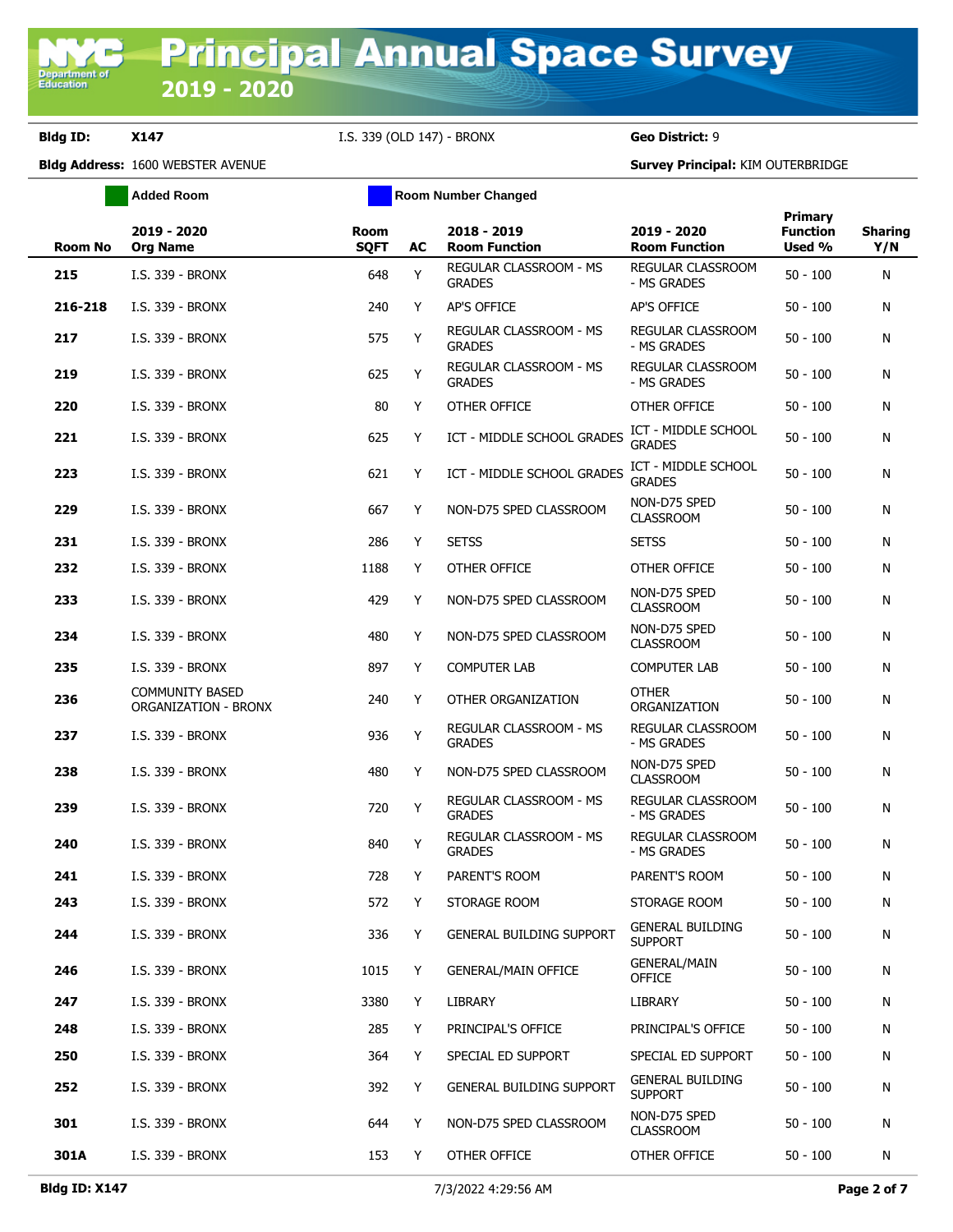**Added Room Room Room Number Changed** 

| <b>Room No</b> | 2019 - 2020<br><b>Org Name</b>                             | <b>Room</b><br><b>SQFT</b> | AC | 2018 - 2019<br><b>Room Function</b>     | 2019 - 2020<br><b>Room Function</b>     | <b>Primary</b><br><b>Function</b><br>Used % | <b>Sharing</b><br>Y/N |
|----------------|------------------------------------------------------------|----------------------------|----|-----------------------------------------|-----------------------------------------|---------------------------------------------|-----------------------|
| 303            | I.S. 339 - BRONX                                           | 625                        | Y  | NON-D75 SPED CLASSROOM                  | NON-D75 SPED<br><b>CLASSROOM</b>        | $50 - 100$                                  | N                     |
| 304            | I.S. 339 - BRONX                                           | 80                         | Y  | <b>SBST</b>                             | <b>SBST</b>                             | $50 - 100$                                  | N                     |
| 305            | I.S. 339 - BRONX                                           | 625                        | Y  | ICT - MIDDLE SCHOOL GRADES              | ICT - MIDDLE SCHOOL<br><b>GRADES</b>    | $50 - 100$                                  | N                     |
| 306            | I.S. 339 - BRONX                                           | 160                        | Y  | OTHER OFFICE                            | OTHER OFFICE                            | $50 - 100$                                  | N                     |
| 307            | I.S. 339 - BRONX                                           | 575                        | Υ  | REGULAR CLASSROOM - MS<br><b>GRADES</b> | REGULAR CLASSROOM<br>- MS GRADES        | $50 - 100$                                  | N                     |
| 308            | I.S. 339 - BRONX                                           | 80                         | Y  | OTHER OFFICE                            | OTHER OFFICE                            | $50 - 100$                                  | N                     |
| 309            | I.S. 339 - BRONX                                           | 625                        | Υ  | REGULAR CLASSROOM - MS<br><b>GRADES</b> | REGULAR CLASSROOM<br>- MS GRADES        | $50 - 100$                                  | N                     |
| 311            | I.S. 339 - BRONX                                           | 676                        | Υ  | REGULAR CLASSROOM - MS<br><b>GRADES</b> | REGULAR CLASSROOM<br>- MS GRADES        | $50 - 100$                                  | N                     |
| 312            | I.S. 339 - BRONX                                           | 114                        | Y  | <b>DEAN'S OFFICE</b>                    | DEAN'S OFFICE                           | $50 - 100$                                  | N                     |
| 312A           | I.S. 339 - BRONX                                           | 152                        | Y  | <b>SPEECH</b>                           | <b>SPEECH</b>                           | $50 - 100$                                  | N                     |
| 313            | I.S. 339 - BRONX                                           | 702                        | Y  | REGULAR CLASSROOM - MS<br><b>GRADES</b> | REGULAR CLASSROOM<br>- MS GRADES        | $50 - 100$                                  | N                     |
| 314            | I.S. 339 - BRONX                                           | 153                        | Y  | OTHER OFFICE                            | OTHER OFFICE                            | $50 - 100$                                  | N                     |
| 315            | I.S. 339 - BRONX                                           | 625                        | Υ  | REGULAR CLASSROOM - MS<br><b>GRADES</b> | REGULAR CLASSROOM<br>- MS GRADES        | $50 - 100$                                  | N                     |
| 316-318        | I.S. 339 - BRONX                                           | 240                        | Y  | AP'S OFFICE                             | AP'S OFFICE                             | $50 - 100$                                  | N                     |
| 317            | I.S. 339 - BRONX                                           | 575                        | Υ  | REGULAR CLASSROOM - MS<br><b>GRADES</b> | REGULAR CLASSROOM<br>- MS GRADES        | $50 - 100$                                  | N                     |
| 319            | I.S. 339 - BRONX                                           | 625                        | Υ  | REGULAR CLASSROOM - MS<br><b>GRADES</b> | REGULAR CLASSROOM<br>- MS GRADES        | $50 - 100$                                  | N                     |
| 320            | I.S. 339 - BRONX                                           | 72                         | Y  | <b>SPEECH</b>                           | <b>SPEECH</b>                           | $50 - 100$                                  | N                     |
| 321            | I.S. 339 - BRONX                                           | 625                        | Y  | REGULAR CLASSROOM - MS<br><b>GRADES</b> | <b>REGULAR CLASSROOM</b><br>- MS GRADES | $50 - 100$                                  | N                     |
| 323            | I.S. 339 - BRONX                                           | 594                        | Υ  | REGULAR CLASSROOM - MS<br><b>GRADES</b> | REGULAR CLASSROOM<br>- MS GRADES        | $50 - 100$                                  | N                     |
| 324            | I.S. 339 - BRONX                                           | 221                        | Y  | <b>SBST</b>                             | <b>SBST</b>                             | $50 - 100$                                  | N                     |
| 325            | I.S. 339 - BRONX                                           | 986                        | Y  | REGULAR CLASSROOM - MS<br><b>GRADES</b> | REGULAR CLASSROOM<br>- MS GRADES        | $50 - 100$                                  | N                     |
| 329            | P469 - THE BRONX SCHOOL FOR<br>CONTINUOUS LEARNERS - BRONX | 54                         | N  | STORAGE ROOM                            | STORAGE ROOM                            | $50 - 100$                                  | N                     |
| 331            | P469 - THE BRONX SCHOOL FOR<br>CONTINUOUS LEARNERS - BRONX | 696                        | Y  | D75 SPED CLASSROOM                      | D75 SPED<br><b>CLASSROOM</b>            | $50 - 100$                                  | N                     |
| 332            | P469 - THE BRONX SCHOOL FOR<br>CONTINUOUS LEARNERS - BRONX | 750                        | Y  | REGULAR CLASSROOM - MS<br><b>GRADES</b> | REGULAR CLASSROOM<br>- MS GRADES        | $50 - 100$                                  | N                     |
| 333            | P469 - THE BRONX SCHOOL FOR<br>CONTINUOUS LEARNERS - BRONX | 286                        | Y  | NON-D75 SPED CLASSROOM                  | NON-D75 SPED<br><b>CLASSROOM</b>        | $50 - 100$                                  | N                     |
| 334            | P469 - THE BRONX SCHOOL FOR<br>CONTINUOUS LEARNERS - BRONX | 891                        | Y  | REGULAR CLASSROOM - MS<br><b>GRADES</b> | REGULAR CLASSROOM<br>- MS GRADES        | $50 - 100$                                  | N                     |
| 336            | P469 - THE BRONX SCHOOL FOR<br>CONTINUOUS LEARNERS - BRONX | 792                        | Y  | <b>GUIDANCE OFFICE</b>                  | <b>GUIDANCE OFFICE</b>                  | $50 - 100$                                  | N                     |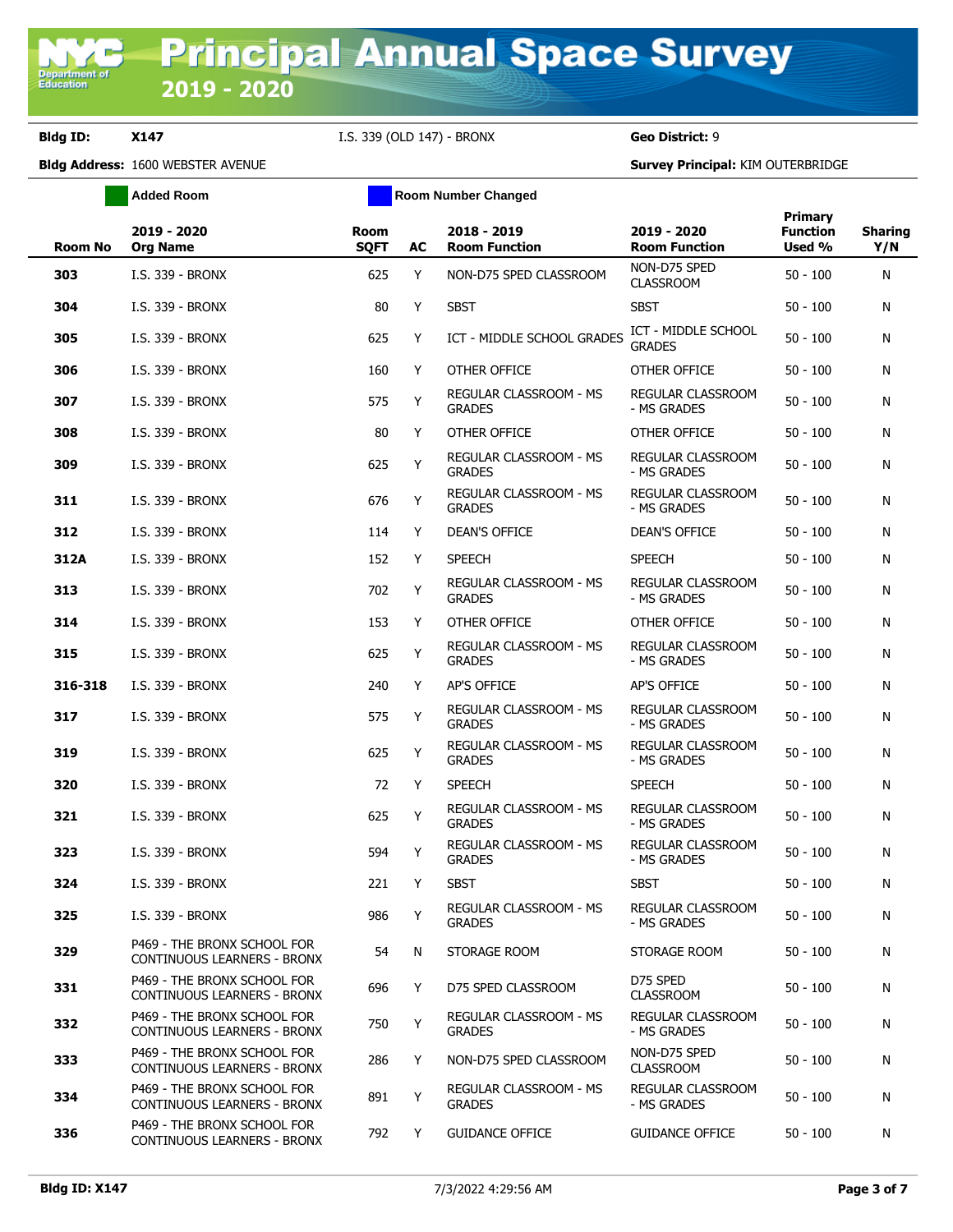|                | <b>Added Room</b>                                                 |                            |    | <b>Room Number Changed</b>              |                                         |                                      |                       |
|----------------|-------------------------------------------------------------------|----------------------------|----|-----------------------------------------|-----------------------------------------|--------------------------------------|-----------------------|
| <b>Room No</b> | 2019 - 2020<br><b>Org Name</b>                                    | <b>Room</b><br><b>SQFT</b> | AC | 2018 - 2019<br><b>Room Function</b>     | 2019 - 2020<br><b>Room Function</b>     | Primary<br><b>Function</b><br>Used % | <b>Sharing</b><br>Y/N |
| 337            | P469 - THE BRONX SCHOOL FOR<br><b>CONTINUOUS LEARNERS - BRONX</b> | 897                        | Y  | OTHER OFFICE                            | OTHER OFFICE                            | $50 - 100$                           | N                     |
| 338            | P469 - THE BRONX SCHOOL FOR<br><b>CONTINUOUS LEARNERS - BRONX</b> | 961                        | Y  | REGULAR CLASSROOM - MS<br><b>GRADES</b> | REGULAR CLASSROOM<br>- MS GRADES        | $50 - 100$                           | N                     |
| 339            | P469 - THE BRONX SCHOOL FOR<br><b>CONTINUOUS LEARNERS - BRONX</b> | 1014                       | Y  | ICT - MIDDLE SCHOOL GRADES              | ICT - MIDDLE SCHOOL<br><b>GRADES</b>    | $50 - 100$                           | N                     |
| 340            | P469 - THE BRONX SCHOOL FOR<br><b>CONTINUOUS LEARNERS - BRONX</b> | 1188                       | Y  | STAFF DEVELOPMENT                       | STAFF DEVELOPMENT                       | $50 - 100$                           | N                     |
| 341            | P469 - THE BRONX SCHOOL FOR<br>CONTINUOUS LEARNERS - BRONX        | 897                        | Y  | REGULAR CLASSROOM - MS<br><b>GRADES</b> | REGULAR CLASSROOM<br>- MS GRADES        | $50 - 100$                           | N                     |
| 342            | P469 - THE BRONX SCHOOL FOR<br>CONTINUOUS LEARNERS - BRONX        | 168                        | Y  | <b>TEACHER'S ROOM</b>                   | TEACHER'S ROOM                          | $50 - 100$                           | N                     |
| 343            | P469 - THE BRONX SCHOOL FOR<br>CONTINUOUS LEARNERS - BRONX        | 273                        | Y  | NON-D75 SPED CLASSROOM                  | NON-D75 SPED<br><b>CLASSROOM</b>        | $50 - 100$                           | N                     |
| 347            | P469 - THE BRONX SCHOOL FOR<br>CONTINUOUS LEARNERS - BRONX        | 198                        | Y  | <b>FUNDED - ESL</b>                     | <b>FUNDED - ESL</b>                     | $50 - 100$                           | N                     |
| 349            | P469 - THE BRONX SCHOOL FOR<br><b>CONTINUOUS LEARNERS - BRONX</b> | 420                        | Y  | NON-D75 SPED CLASSROOM                  | NON-D75 SPED<br><b>CLASSROOM</b>        | $50 - 100$                           | N                     |
| 401            | I.S. 313 - BRONX                                                  | 644                        | Y  | REGULAR CLASSROOM - MS<br><b>GRADES</b> | <b>REGULAR CLASSROOM</b><br>- MS GRADES | $50 - 100$                           | N                     |
| 402A           | I.S. 313 - BRONX                                                  | 72                         | Y  | <b>FUNDED - READING</b>                 | <b>FUNDED - READING</b>                 | $50 - 100$                           | N                     |
| 403            | I.S. 313 - BRONX                                                  | 625                        | Y  | REGULAR CLASSROOM - MS<br><b>GRADES</b> | REGULAR CLASSROOM<br>- MS GRADES        | $50 - 100$                           | N                     |
| 404            | I.S. 313 - BRONX                                                  | 72                         | Y  | <b>ATTENDANCE OFFICE</b>                | ATTENDANCE OFFICE                       | $50 - 100$                           | N                     |
| 405            | I.S. 313 - BRONX                                                  | 625                        | Y  | REGULAR CLASSROOM - MS<br><b>GRADES</b> | REGULAR CLASSROOM<br>- MS GRADES        | $50 - 100$                           | N                     |
| 406            | I.S. 313 - BRONX                                                  | 160                        | Y  | OTHER OFFICE                            | OTHER OFFICE                            | $50 - 100$                           | N                     |
| 407            | I.S. 313 - BRONX                                                  | 575                        | Y  | REGULAR CLASSROOM - MS<br><b>GRADES</b> | REGULAR CLASSROOM<br>- MS GRADES        | $50 - 100$                           | N                     |
| 408            | I.S. 313 - BRONX                                                  | 80                         | Y  | STORAGE ROOM                            | STORAGE ROOM                            | $50 - 100$                           | N                     |
| 408A           | I.S. 313 - BRONX                                                  | 153                        | Y  | OTHER OFFICE                            | OTHER OFFICE                            | $50 - 100$                           | N                     |
| 409            | I.S. 313 - BRONX                                                  | 625                        | Y  | NON-D75 SPED CLASSROOM                  | NON-D75 SPED<br><b>CLASSROOM</b>        | $50 - 100$                           | N                     |
| 410            | I.S. 313 - BRONX                                                  | 80                         | Y  | OTHER OFFICE                            | OTHER OFFICE                            | $50 - 100$                           | N                     |
| 411            | I.S. 313 - BRONX                                                  | 676                        | Y  | NON-D75 SPED CLASSROOM                  | NON-D75 SPED<br><b>CLASSROOM</b>        | $50 - 100$                           | N                     |
| 412            | I.S. 313 - BRONX                                                  | 171                        | Y  | OTHER OFFICE                            | OTHER OFFICE                            | $50 - 100$                           | N                     |
| 413            | I.S. 313 - BRONX                                                  | 676                        | Y  | REGULAR CLASSROOM                       | REGULAR CLASSROOM                       | $50 - 100$                           | N                     |
| 414            | I.S. 313 - BRONX                                                  | 72                         | Y  | <b>SPEECH</b>                           | SPEECH                                  | $50 - 100$                           | N                     |
| 414B           | I.S. 313 - BRONX                                                  | 136                        | Y  | <b>GUIDANCE OFFICE</b>                  | <b>GUIDANCE OFFICE</b>                  | $50 - 100$                           | N                     |
| 415            | I.S. 313 - BRONX                                                  | 600                        | Y  | REGULAR CLASSROOM                       | REGULAR CLASSROOM                       | $50 - 100$                           | N                     |
| 416            | I.S. 313 - BRONX                                                  | 80                         | Y  | STORAGE ROOM                            | STORAGE ROOM                            | $50 - 100$                           | N                     |
| 417            | I.S. 313 - BRONX                                                  | 575                        | Y  | REGULAR CLASSROOM                       | REGULAR CLASSROOM                       | $50 - 100$                           | N                     |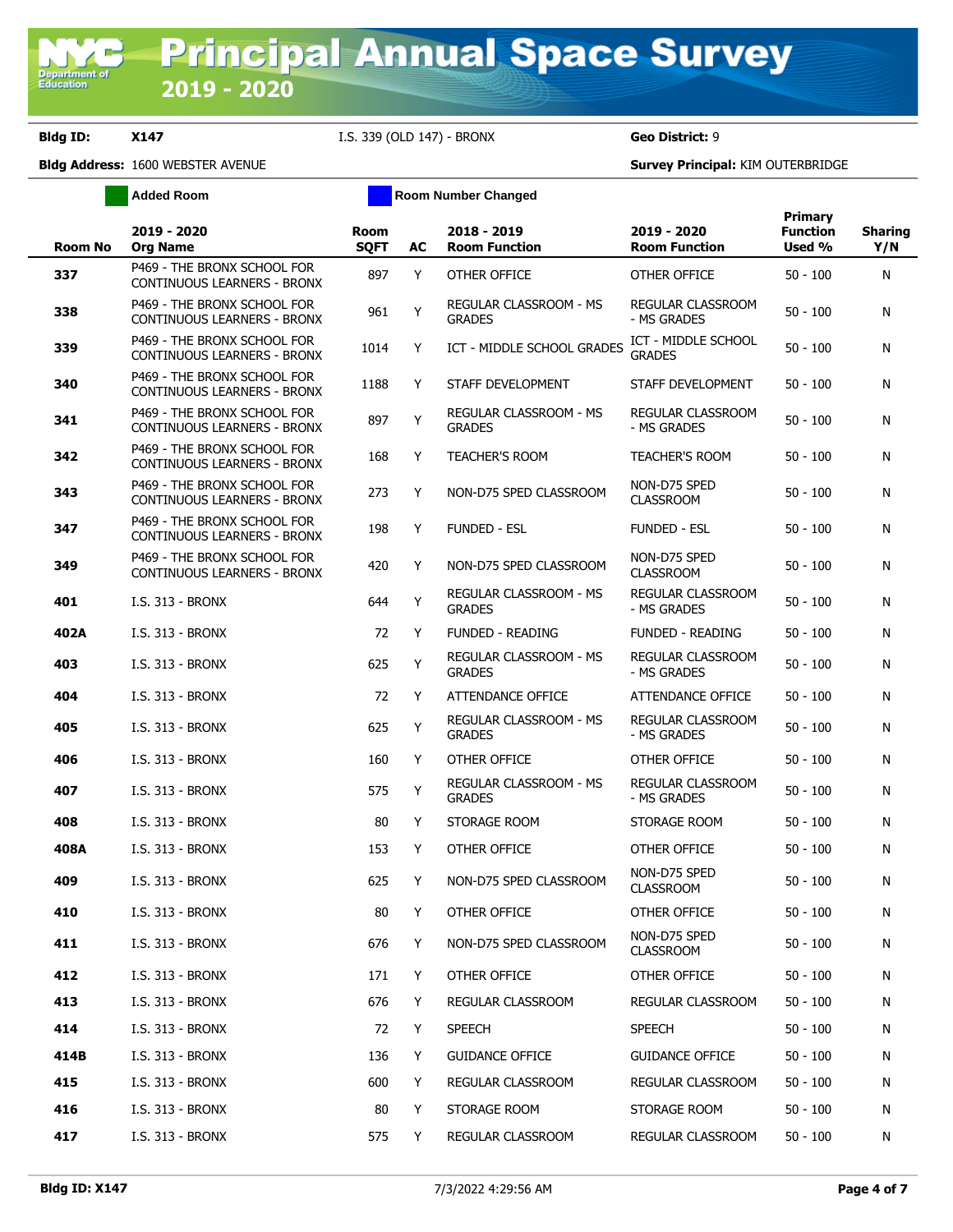**Added Room Room Room Number Changed** 

| <b>Room No</b> | 2019 - 2020<br><b>Org Name</b> | <b>Room</b><br><b>SQFT</b> | AC  | 2018 - 2019<br><b>Room Function</b>     | 2019 - 2020<br><b>Room Function</b>       | Primary<br><b>Function</b><br>Used % | <b>Sharing</b><br>Y/N |
|----------------|--------------------------------|----------------------------|-----|-----------------------------------------|-------------------------------------------|--------------------------------------|-----------------------|
| 419            | I.S. 313 - BRONX               | 625                        | Y   | REGULAR CLASSROOM - MS<br><b>GRADES</b> | REGULAR CLASSROOM<br>- MS GRADES          | $50 - 100$                           | N                     |
| 420            | I.S. 313 - BRONX               | 72                         | Y   | <b>GUIDANCE OFFICE</b>                  | <b>GUIDANCE OFFICE</b>                    | $50 - 100$                           | N                     |
| 421            | I.S. 313 - BRONX               | 625                        | Y   | REGULAR CLASSROOM - MS<br><b>GRADES</b> | REGULAR CLASSROOM<br>- MS GRADES          | $50 - 100$                           | N                     |
| 423            | I.S. 313 - BRONX               | 621                        | Y   | REGULAR CLASSROOM - MS<br><b>GRADES</b> | <b>REGULAR CLASSROOM</b><br>- MS GRADES   | $50 - 100$                           | N                     |
| 424            | I.S. 313 - BRONX               | 156                        | Y   | STORAGE ROOM                            | STORAGE ROOM                              | $50 - 100$                           | N                     |
| 425            | I.S. 313 - BRONX               | 60                         | Y   | STORAGE ROOM                            | STORAGE ROOM                              | 50 - 100                             | N                     |
| 426            | I.S. 313 - BRONX               | 75                         | Y   | STORAGE ROOM                            | STORAGE ROOM                              | $50 - 100$                           | N                     |
| 427            | I.S. 313 - BRONX               | 667                        | Y   | <b>COMPUTER LAB</b>                     | <b>COMPUTER LAB</b>                       | $50 - 100$                           | N                     |
| 429            | I.S. 313 - BRONX               | 319                        | Y   | PRINCIPAL'S OFFICE                      | PRINCIPAL'S OFFICE                        | $50 - 100$                           | N                     |
| 431            | I.S. 313 - BRONX               | 60                         | Y   | STORAGE ROOM                            | STORAGE ROOM                              | $50 - 100$                           | N                     |
| 433            | I.S. 313 - BRONX               | 858                        | Υ   | REGULAR CLASSROOM - MS<br><b>GRADES</b> | <b>REGULAR CLASSROOM</b><br>- MS GRADES   | $50 - 100$                           | N                     |
| 434            | I.S. 313 - BRONX               | 780                        | Y   | NON-D75 SPED CLASSROOM                  | NON-D75 SPED<br><b>CLASSROOM</b>          | $50 - 100$                           | N                     |
| 435            | I.S. 313 - BRONX               | 936                        | Y   | REGULAR CLASSROOM                       | <b>REGULAR CLASSROOM</b>                  | $50 - 100$                           | N                     |
| 437            | I.S. 313 - BRONX               | 858                        | Y   | REGULAR CLASSROOM                       | REGULAR CLASSROOM                         | $50 - 100$                           | N                     |
| 438            | I.S. 313 - BRONX               | 792                        | Υ   | REGULAR CLASSROOM - MS<br><b>GRADES</b> | REGULAR CLASSROOM<br>- MS GRADES          | $50 - 100$                           | N                     |
| 440            | I.S. 313 - BRONX               | 792                        | Y   | <b>GENERAL/MAIN OFFICE</b>              | <b>GENERAL/MAIN</b><br><b>OFFICE</b>      | $50 - 100$                           | N                     |
| 442            | I.S. 313 - BRONX               | 992                        | Υ   | REGULAR CLASSROOM - MS<br><b>GRADES</b> | REGULAR CLASSROOM<br>- MS GRADES          | $50 - 100$                           | N                     |
| <b>AUD</b>     | I.S. 339 - BRONX               | 7592                       | Y   | <b>AUDITORIUM</b>                       | AUDITORIUM                                | $50 - 100$                           | N                     |
| <b>BR</b>      | I.S. 339 - BRONX               | 4752                       | Y   | <b>GENERAL BUILDING SUPPORT</b>         | <b>GENERAL BUILDING</b><br><b>SUPPORT</b> | $50 - 100$                           | N                     |
| C1             | I.S. 339 - BRONX               | 675                        | Y   | <b>GENERAL BUILDING SUPPORT</b>         | <b>GENERAL BUILDING</b><br><b>SUPPORT</b> | $50 - 100$                           | N                     |
| C10            | I.S. 339 - BRONX               | 260                        | Y - | STORAGE ROOM                            | STORAGE ROOM                              | $50 - 100$                           | N                     |
| C11            | I.S. 339 - BRONX               | 456                        | Y   | <b>GENERAL BUILDING SUPPORT</b>         | <b>GENERAL BUILDING</b><br><b>SUPPORT</b> | $50 - 100$                           | N                     |
| C12            | I.S. 339 - BRONX               | 418                        | Y   | OTHER OFFICE                            | OTHER OFFICE                              | $50 - 100$                           | N                     |
| <b>C13-MR</b>  | I.S. 339 - BRONX               | 143                        | Y   | <b>GENERAL BUILDING SUPPORT</b>         | <b>GENERAL BUILDING</b><br><b>SUPPORT</b> | $50 - 100$                           | N                     |
| C <sub>2</sub> | I.S. 339 - BRONX               | 475                        | Y   | STORAGE ROOM                            | STORAGE ROOM                              | $50 - 100$                           | N                     |
| C5-MR          | I.S. 339 - BRONX               | 290                        | Y   | <b>GENERAL BUILDING SUPPORT</b>         | <b>GENERAL BUILDING</b><br><b>SUPPORT</b> | $50 - 100$                           | N                     |
| C6             | I.S. 339 - BRONX               | 429                        | Y   | STORAGE ROOM                            | STORAGE ROOM                              | $50 - 100$                           | N                     |
| C <sub>7</sub> | I.S. 339 - BRONX               | 1054                       | Y   | STORAGE ROOM                            | STORAGE ROOM                              | $50 - 100$                           | N                     |
| C8             | I.S. 339 - BRONX               | 459                        | Y   | STORAGE ROOM                            | STORAGE ROOM                              | $50 - 100$                           | N                     |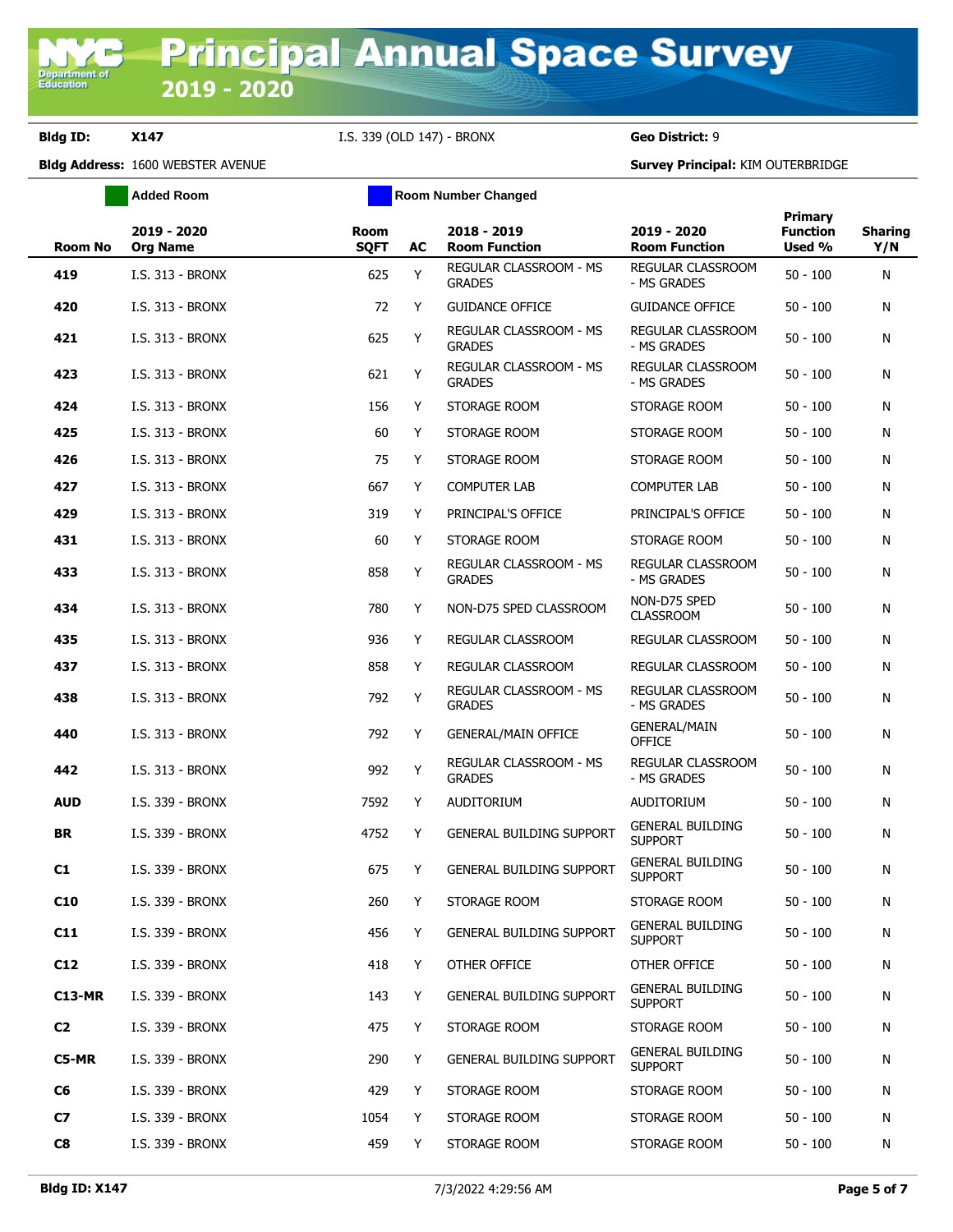| <b>Principal Annual Space Survey</b> |                                                                                                                                                                                              |                            |    |                                     |                                          |                                      |                       |
|--------------------------------------|----------------------------------------------------------------------------------------------------------------------------------------------------------------------------------------------|----------------------------|----|-------------------------------------|------------------------------------------|--------------------------------------|-----------------------|
| Department of<br>Education           | 2019 - 2020                                                                                                                                                                                  |                            |    |                                     |                                          |                                      |                       |
| <b>Bldg ID:</b>                      | X147                                                                                                                                                                                         | I.S. 339 (OLD 147) - BRONX |    |                                     | Geo District: 9                          |                                      |                       |
|                                      | <b>Bidg Address: 1600 WEBSTER AVENUE</b>                                                                                                                                                     |                            |    |                                     | <b>Survey Principal: KIM OUTERBRIDGE</b> |                                      |                       |
|                                      | <b>Added Room</b>                                                                                                                                                                            |                            |    | <b>Room Number Changed</b>          |                                          |                                      |                       |
| <b>Room No</b>                       | 2019 - 2020<br><b>Org Name</b>                                                                                                                                                               | Room<br><b>SQFT</b>        | AC | 2018 - 2019<br><b>Room Function</b> | 2019 - 2020<br><b>Room Function</b>      | Primary<br><b>Function</b><br>Used % | <b>Sharing</b><br>Y/N |
| <b>GYM</b>                           | I.S. 339 - BRONX                                                                                                                                                                             | 5607                       | Y  | <b>GYMNASIUM</b>                    | <b>GYMNASIUM</b>                         | $50 - 100$                           | N                     |
| <b>KIT</b>                           | <b>I.S. 339 - BRONX</b>                                                                                                                                                                      | 1640                       | Y  | <b>KITCHEN</b>                      | <b>KITCHEN</b>                           | $50 - 100$                           | N                     |
|                                      | How many hallway bathrooms for students are there in your building?                                                                                                                          |                            |    |                                     |                                          | 8                                    |                       |
|                                      | Are any of the student bathrooms being shared by multiple schools?                                                                                                                           |                            |    |                                     |                                          | N                                    |                       |
|                                      | Are all the student bathrooms open throughout the day?                                                                                                                                       |                            |    |                                     |                                          | Y                                    |                       |
|                                      | Please identify the number of non-instructional spaces, not reported above, being used for<br>instructional purposes, academic intervention services, or therapeutic or counseling services: |                            |    |                                     |                                          | 0                                    |                       |
|                                      | Are any of those non-instructional spaces being shared?                                                                                                                                      |                            |    |                                     |                                          | N                                    |                       |